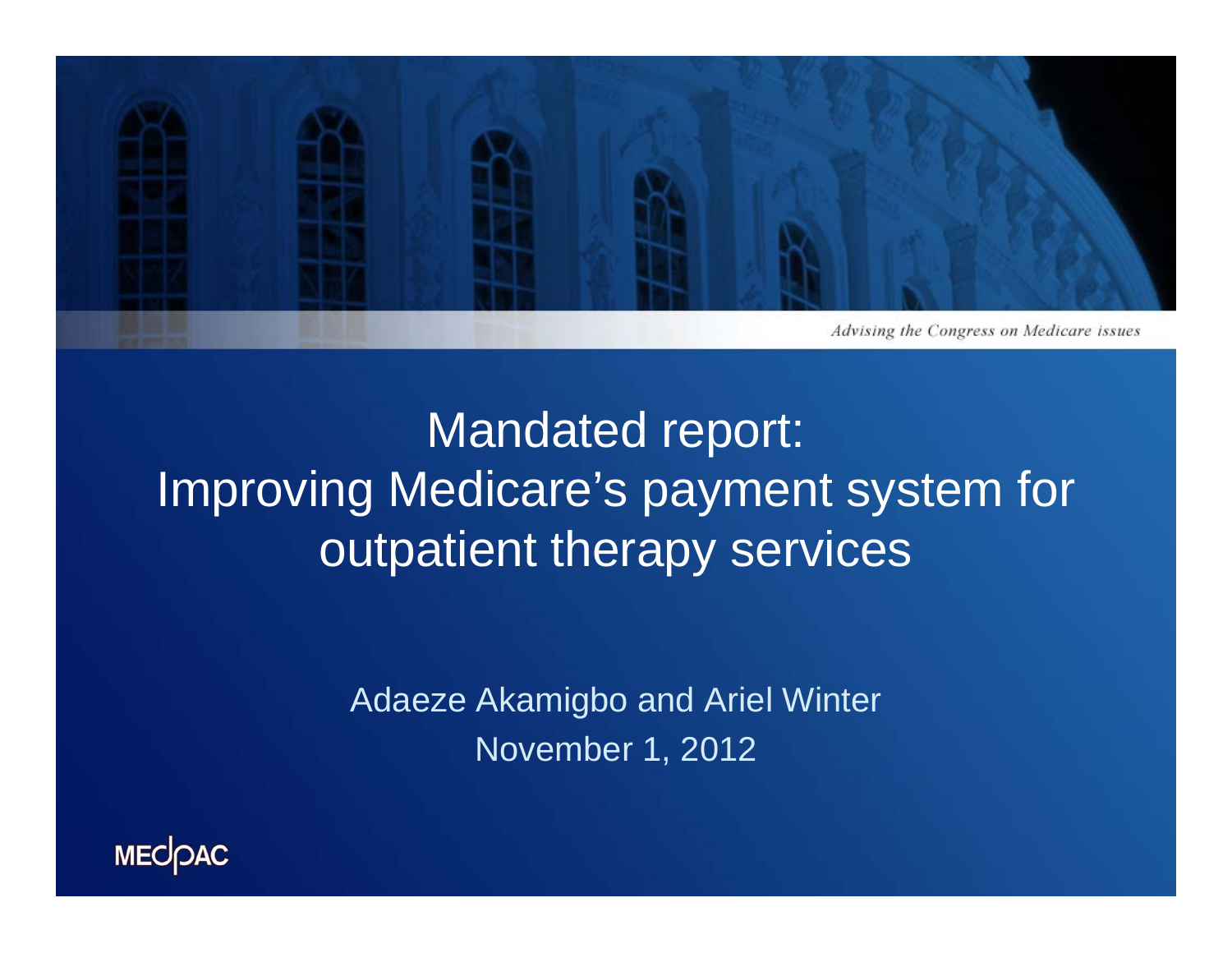Mandated report: Improving outpatient therapy services

- Middle Class Tax Relief and Job Creation Act of 2012
	- Requires recommendations on how to reform the payment system under Part B to reflect patients' acuity, condition and therapy needs
	- **Examine private sector initiatives to** manage outpatient therapy benefits
	- Due June 15, 2013

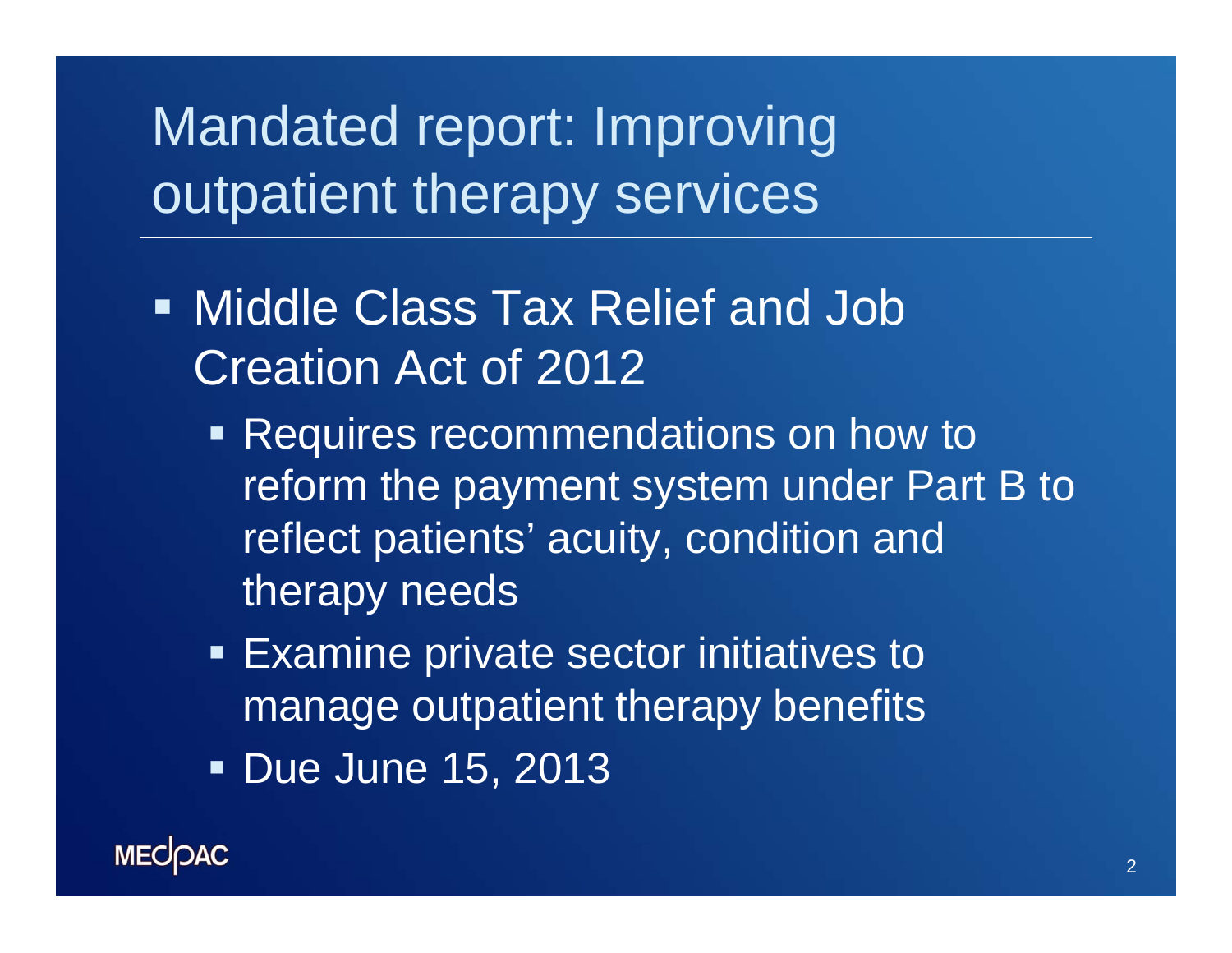# Framework to evaluate potential policy changes

- $\blacksquare$  How does the recommendation impact Medicare program spending?
- $\Box$ Will it improve beneficiary access to care?
- $\Box$ Will it improve the quality of care Medicare beneficiaries receive?
- Will the recommendation advance payment reform? Does it move away from fee-for-service and encourage a more integrated delivery system?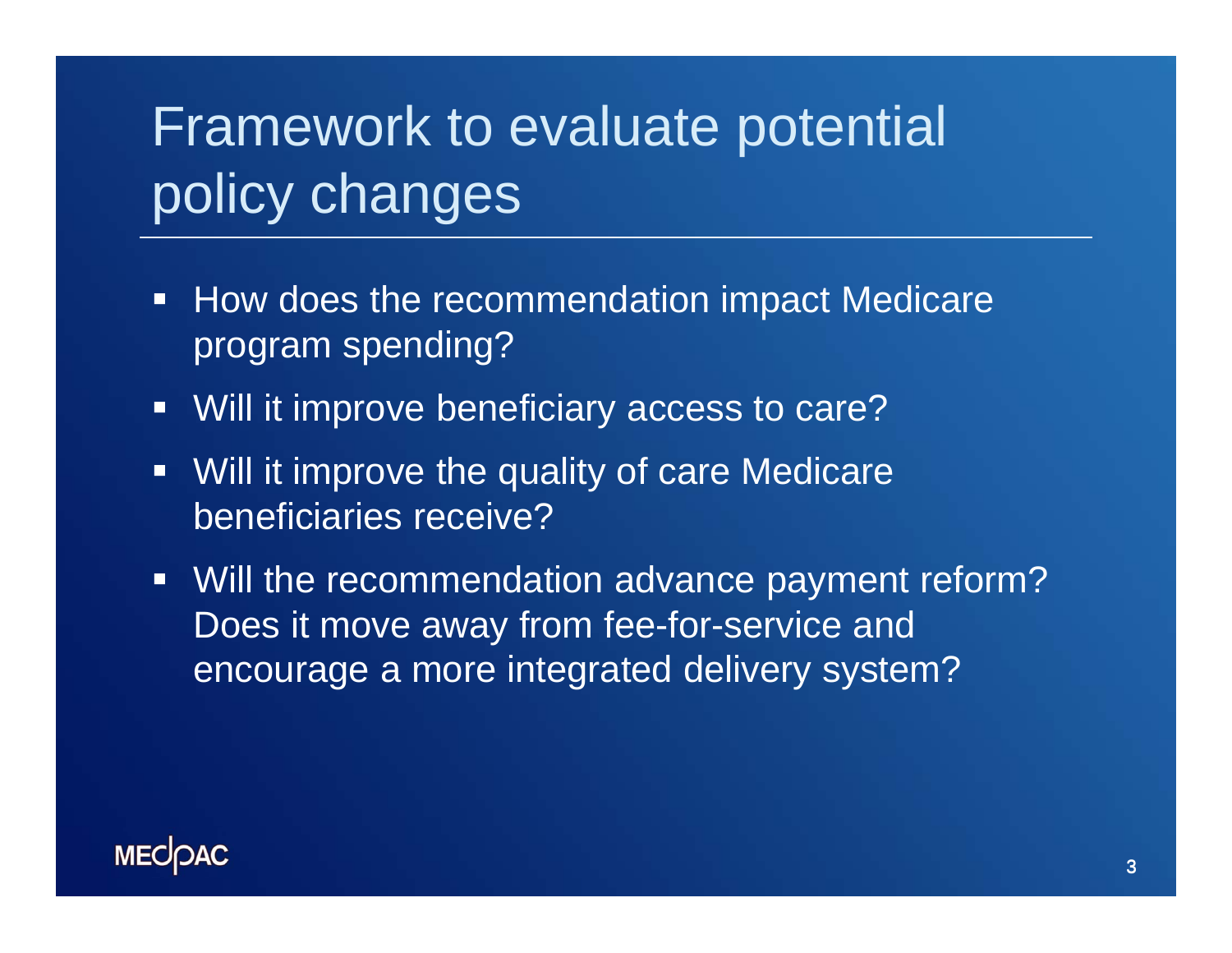#### Today's presentation

#### $\Box$ Commissioner questions

- Г Demographic characteristics of beneficiaries who exceed caps
- $\Box$ Site of care for high- and low-spenders on therapy distribution
- $\blacksquare$  Share of beneficiaries who exceeded caps among top spending areas
- Г Advance beneficiary notice for noncoverage
- $\blacksquare$  Draft recommendations to reform outpatient therapy benefit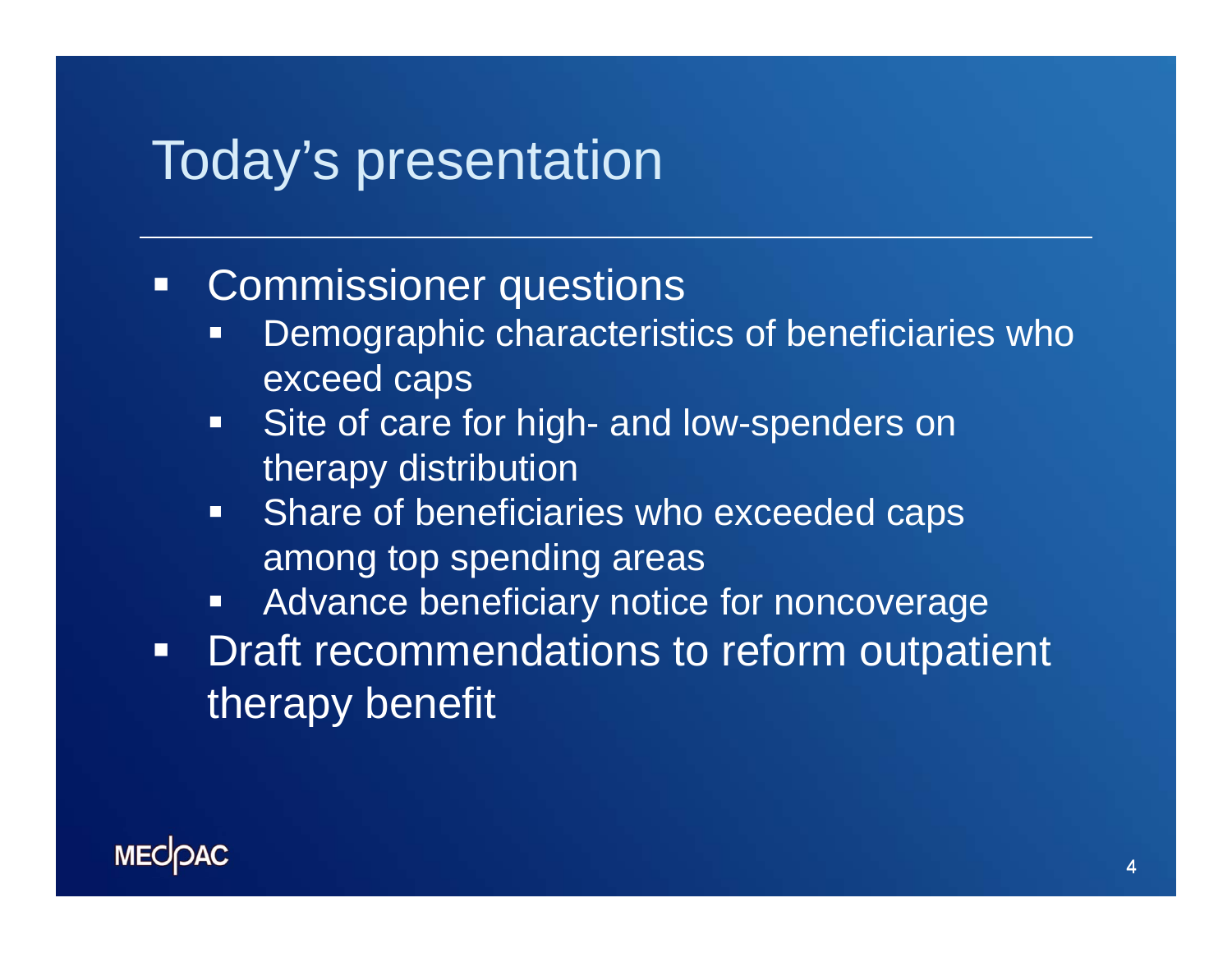# Demographic characteristics of beneficiaries who exceed caps

|                         | <b>AII PT/SLP</b><br><b>users</b><br>$N = 4.5$ million | <b>PT/SLP users</b><br>above cap<br>19% | <b>All Occupational</b><br>Therapy users<br>$N = 1.0$ million | OT users<br>above cap<br>22% |
|-------------------------|--------------------------------------------------------|-----------------------------------------|---------------------------------------------------------------|------------------------------|
| Mean age (years):       | 72.9                                                   | 75.3                                    | 76.2                                                          | 78.3                         |
| 86 years and<br>older   | 14%                                                    | 20%                                     | 26%                                                           | 32%                          |
| <b>African American</b> | 8                                                      | 9                                       | 10                                                            | 12                           |
| Women                   | 64                                                     | 65                                      | 67                                                            | 68                           |
| Dual-eligibles          | 27                                                     | 37                                      | 47                                                            | 62                           |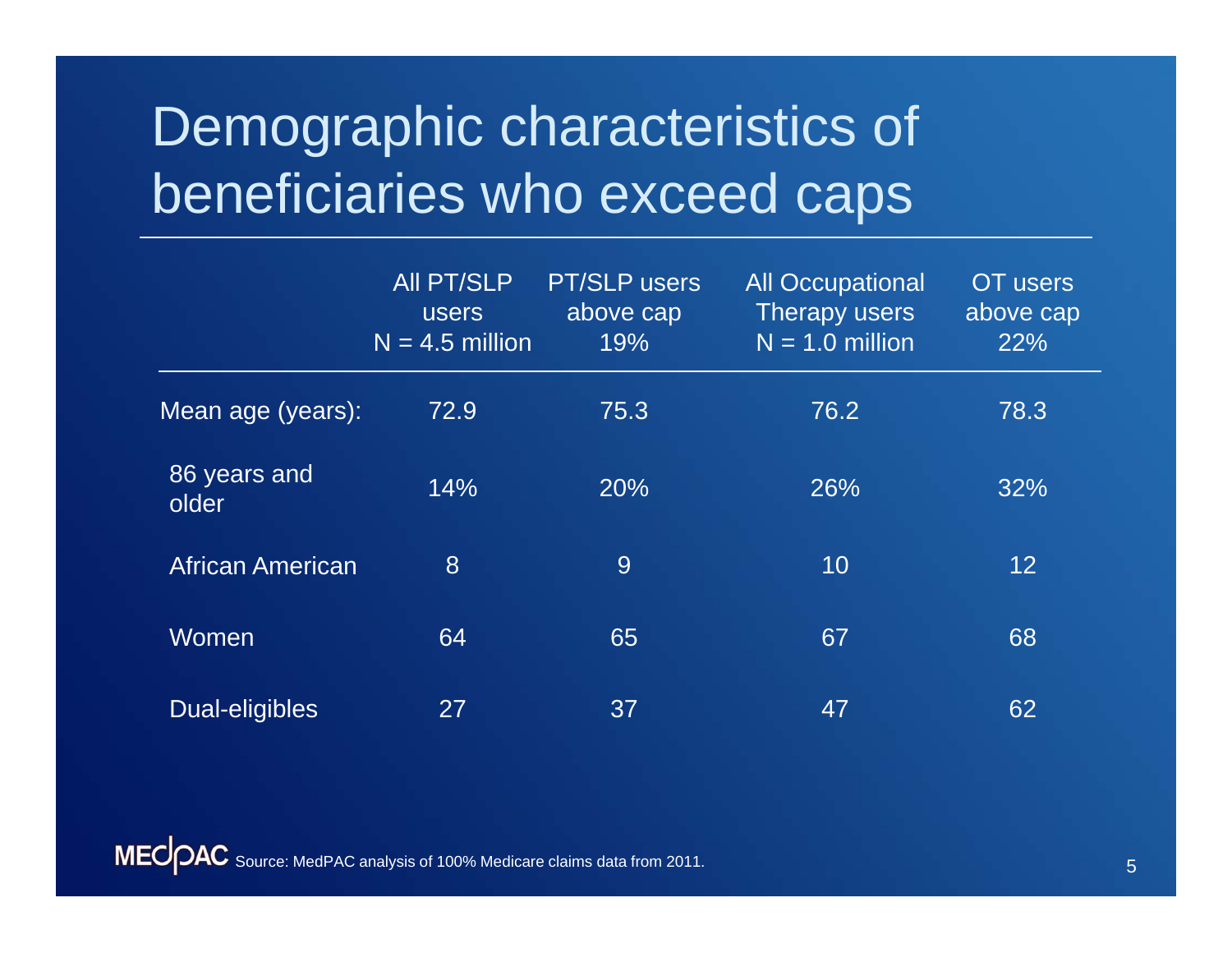## Distribution of spending on outpatient therapy by setting, 2011



ORF (outpatient rehabilitation facilities); CORF (comprehensive outpatient rehabilitation facilities) ; HHA (home health agencies); HOPD (hospital outpatient departments); PT (physical therapy); OT (occupational therapy); SLP (speech-MECOAC language pathology)

Source: MedPAC analysis of 100% Medicare claims data.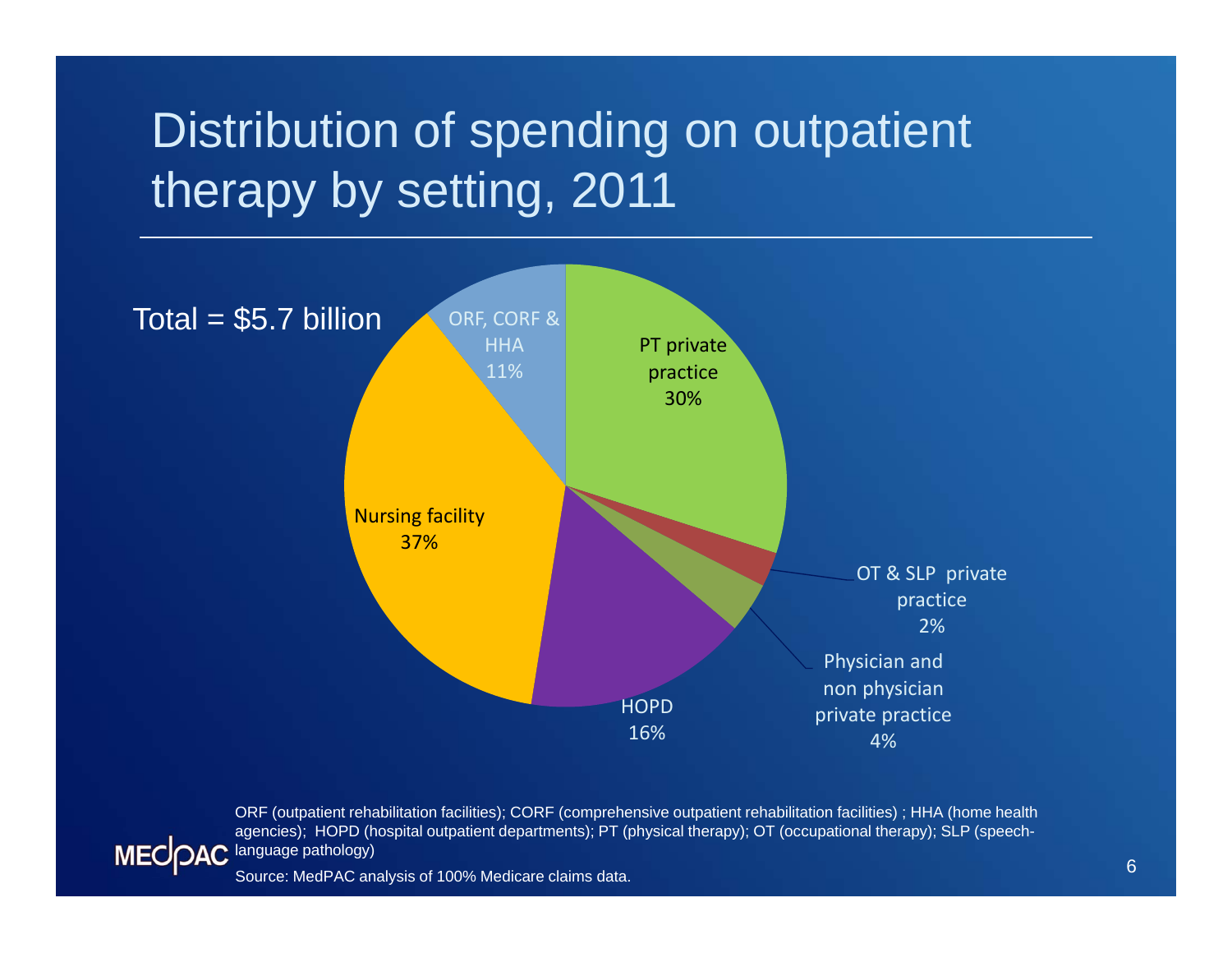# Site of care for lowest spending beneficiaries (bottom 10%), 2011



ORF (outpatient rehabilitation facilities); CORF (comprehensive outpatient rehabilitation facilities) ; HHA (home health agencies); HOPD (hospital outpatient departments); PT (physical therapy); OT (occupational therapy); SLP (speechlanguage pathology); NPP (non-physician practitioner). **MECOAC** 

Source: MedPAC analysis of 100% Medicare claims data.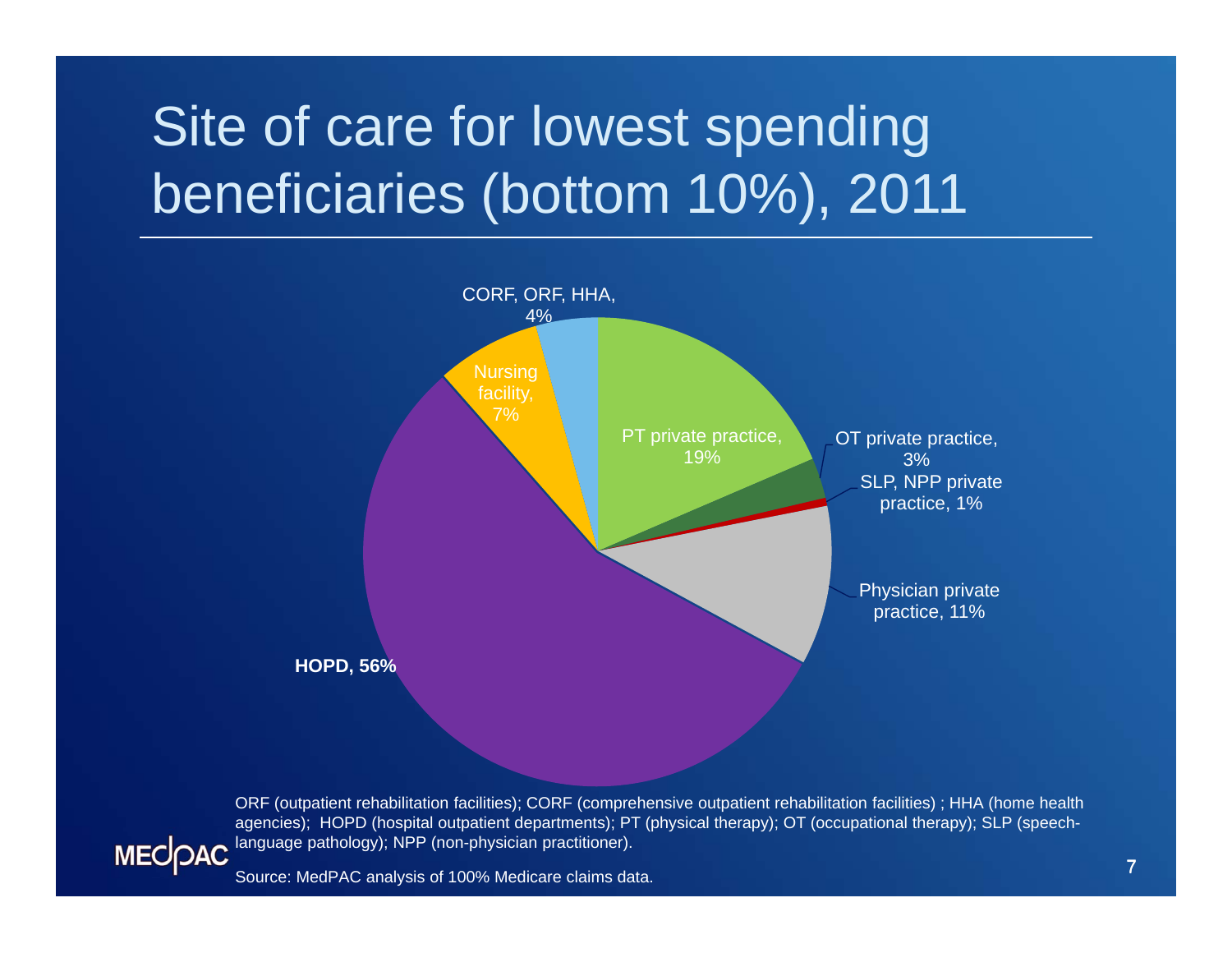# Site of care for highest spending beneficiaries (top 10%), 2011



ORF (outpatient rehabilitation facilities); CORF (comprehensive outpatient rehabilitation facilities) ; HHA (home health agencies); HOPD (hospital outpatient departments); PT (physical therapy); OT (occupational therapy); SLP (speech-MECOAC language pathology); NPP (non-physician practitioner). Source: MedPAC analysis of 100% Medicare claims data.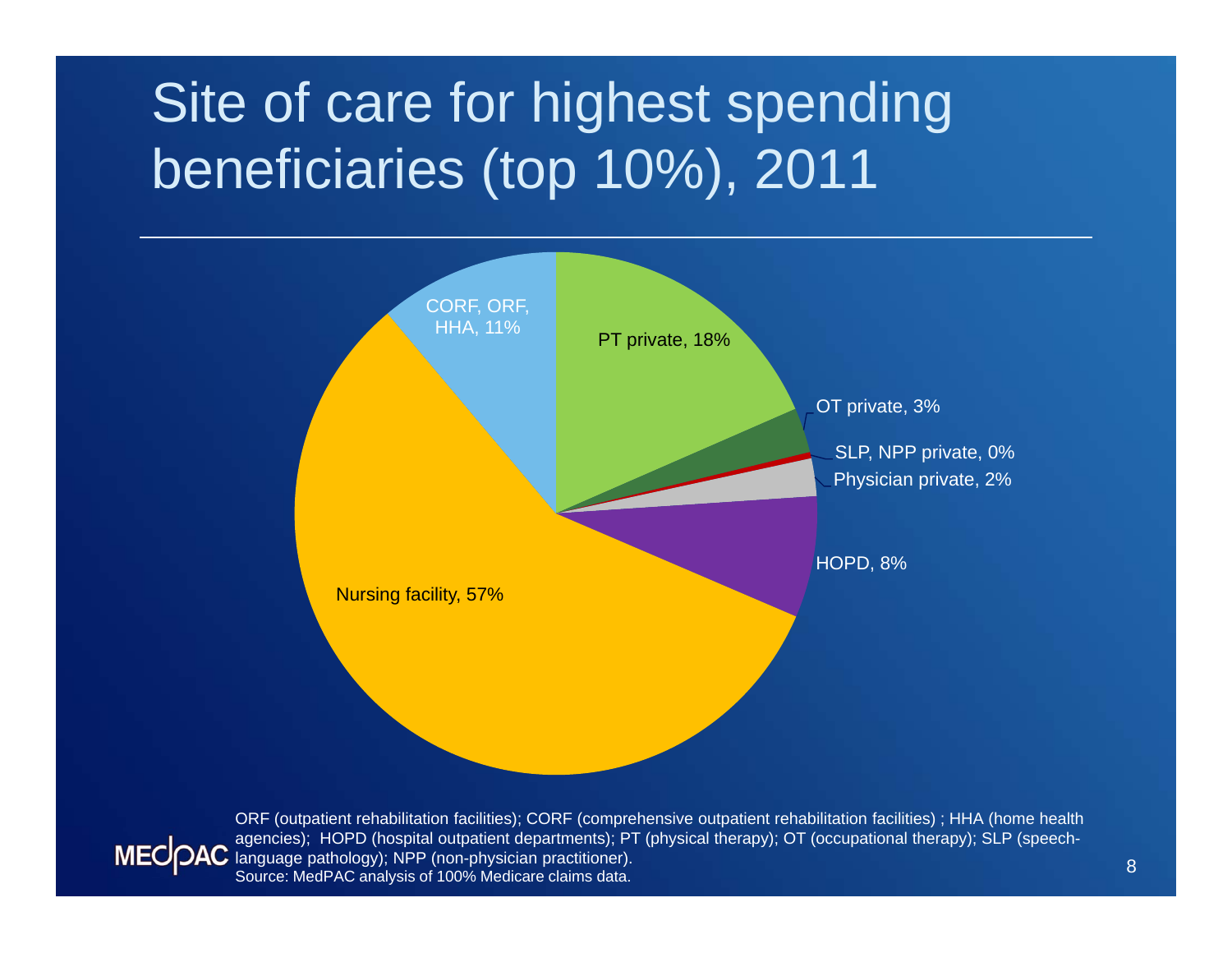## Share of beneficiaries who exceeded either cap in the top 10 counties, 2011

| <b>State</b>                                   | County              | Mean per-user<br>spending | <b>Percent who</b><br>exceeded either cap |
|------------------------------------------------|---------------------|---------------------------|-------------------------------------------|
| LA                                             | <b>ST. MARY</b>     | \$3,582                   | 32%                                       |
| <b>TX</b>                                      | <b>JIM WELLS</b>    | 3,293                     | 34                                        |
| LA                                             | <b>AVOYELLES</b>    | 2,799                     | 37                                        |
| <b>NY</b>                                      | <b>KINGS</b>        | 2,798                     | 39                                        |
| <b>TX</b>                                      | <b>RUSK</b>         | 2,696                     | 31                                        |
| <b>PA</b>                                      | <b>LAWRENCE</b>     | 2,653                     | 36                                        |
| <b>TX</b>                                      | <b>SAN PATRICIO</b> | 2,609                     | 32                                        |
| <b>MS</b>                                      | <b>LINCOLN</b>      | 2,581                     | 28                                        |
| <b>TX</b>                                      | <b>HARDIN</b>       | 2,550                     | 26                                        |
| LA                                             | <b>LINCOLN</b>      | 2,501                     | 32                                        |
| Share of beneficiaries who exceeded either cap | 19%                 |                           |                                           |

Note: Mean per-user spending reflects program spending, 80% of total allowed amounts. Source: MedPAC analysis of 100% Medicare claims data.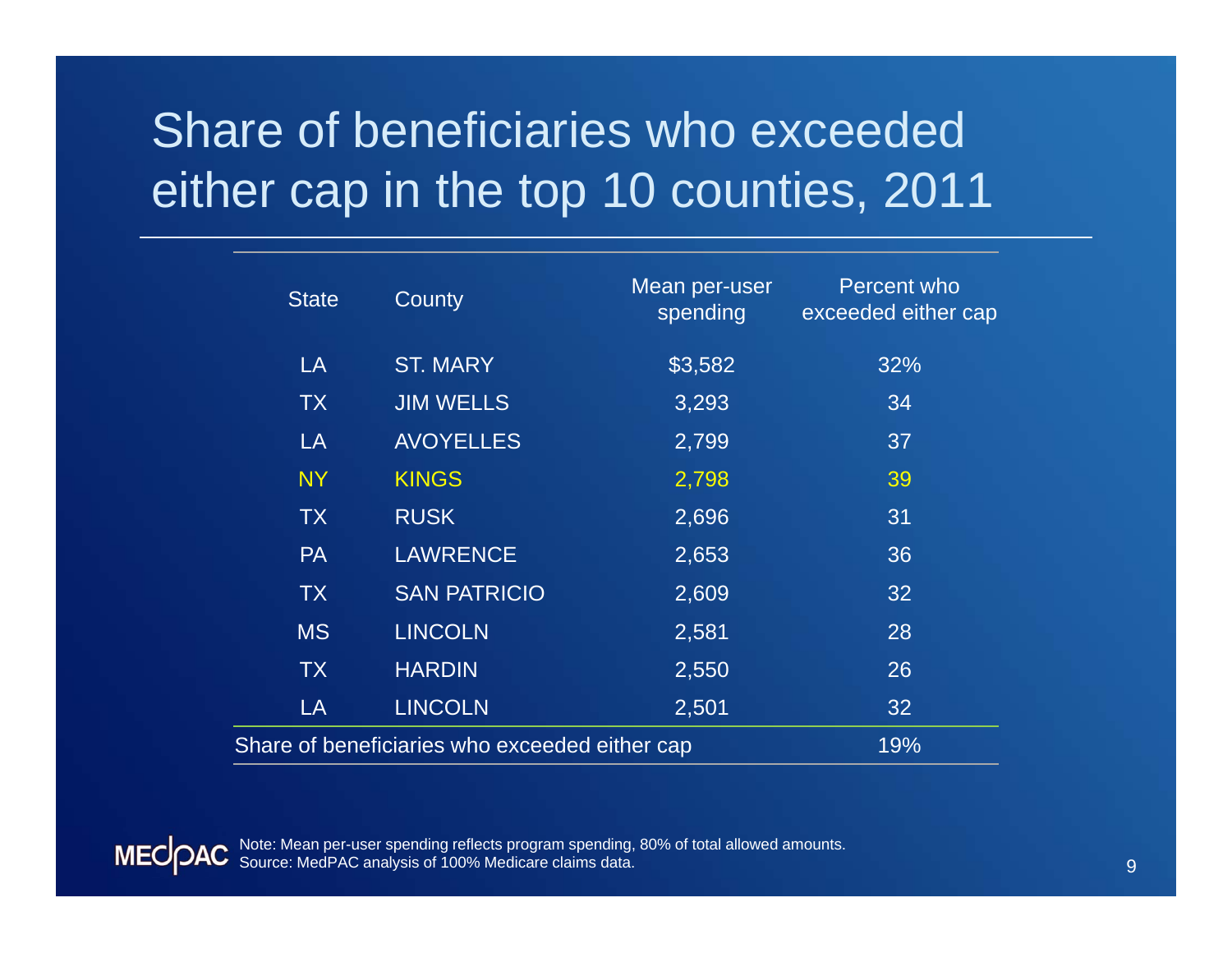#### CMS's policy on issuing Advance Beneficiary Notice for outpatient therapy

- **ABNs inform beneficiaries that services may** not be covered if medically unnecessary
- CMS encourages—but does not require providers to issue ABNs routinely for therapy services
- **Providers must issue an ABN for the** beneficiary to be held liable for services that are not deemed medically reasonable and necessary

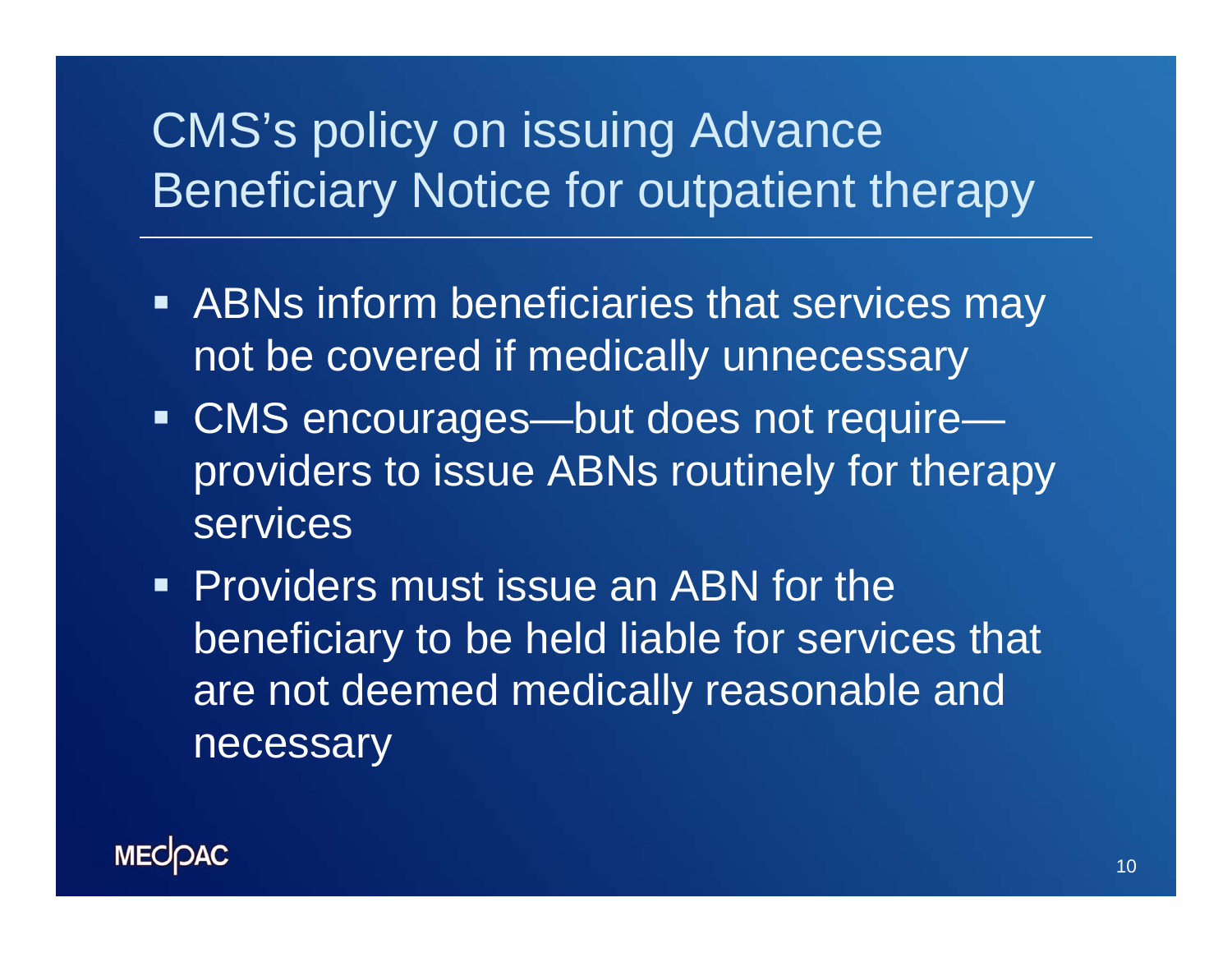#### Concerns about current law

- $\begin{array}{c} \rule{0.2cm}{0.15mm} \rule{0.2cm}{0.15mm} \rule{0.2cm}{0.15mm} \rule{0.2cm}{0.15mm} \rule{0.2cm}{0.15mm} \rule{0.2cm}{0.15mm} \rule{0.2cm}{0.15mm} \rule{0.2cm}{0.15mm} \rule{0.2cm}{0.15mm} \rule{0.2cm}{0.15mm} \rule{0.2cm}{0.15mm} \rule{0.2cm}{0.15mm} \rule{0.2cm}{0.15mm} \rule{0.2cm}{0.15mm} \rule{0.2cm}{0.15mm} \rule{$  Exceptions process sunsets at the end of 2012
	- Hard caps in place January 2013
- Caps without exceptions may impede access to necessary treatment
- **With appropriate clinical judgment, outpatient** therapy can restore function, and allow beneficiaries to live independently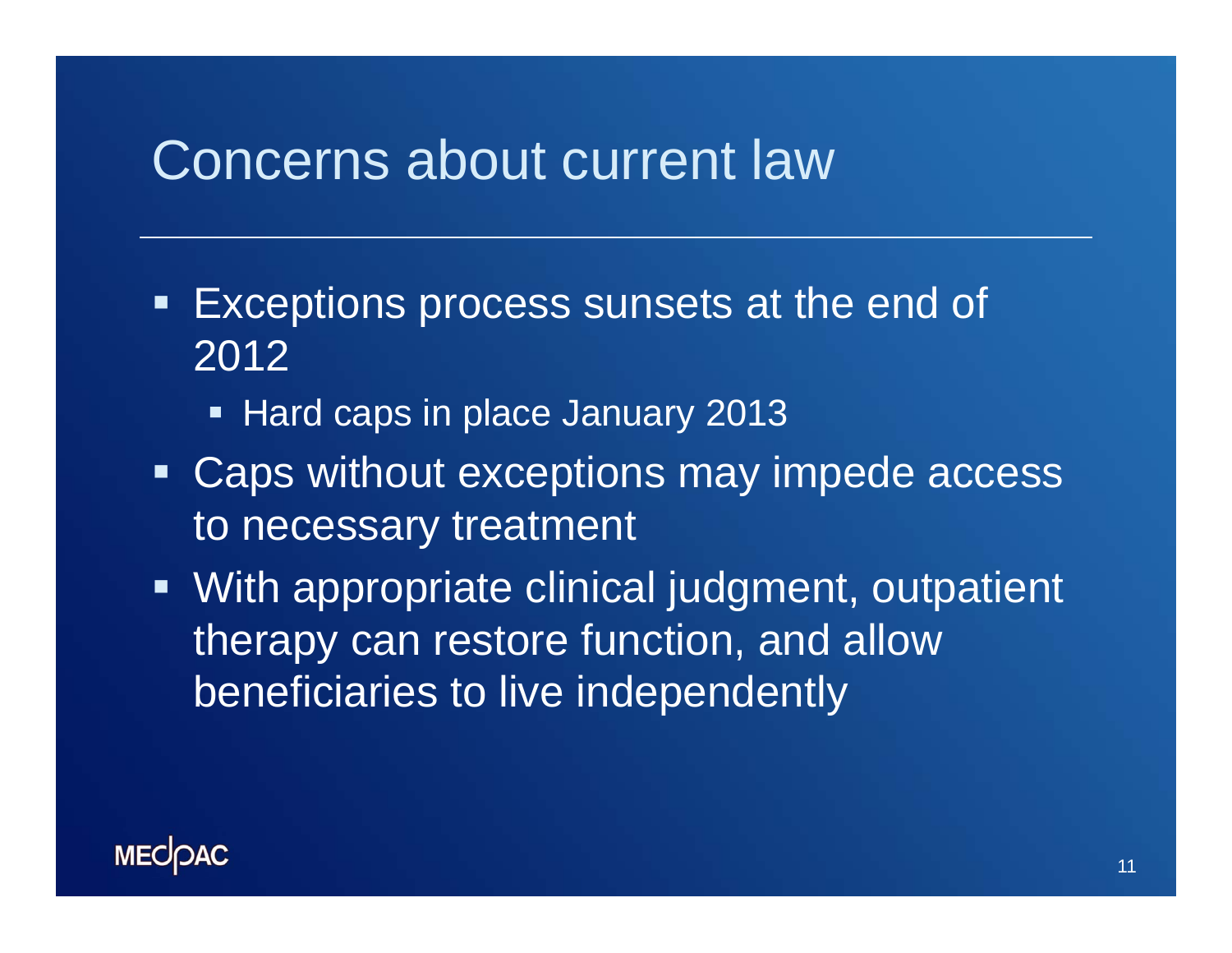# Concerns about the outpatient therapy benefit under Medicare

- **Provision of therapy services is sensitive** to payment policy
- **Regional variation not explained by health** status
- CMS lacks basic information
	- **Who should get therapy services?**
	- What type, and for how long?
	- $\blacksquare$ Do they improve, and by how much?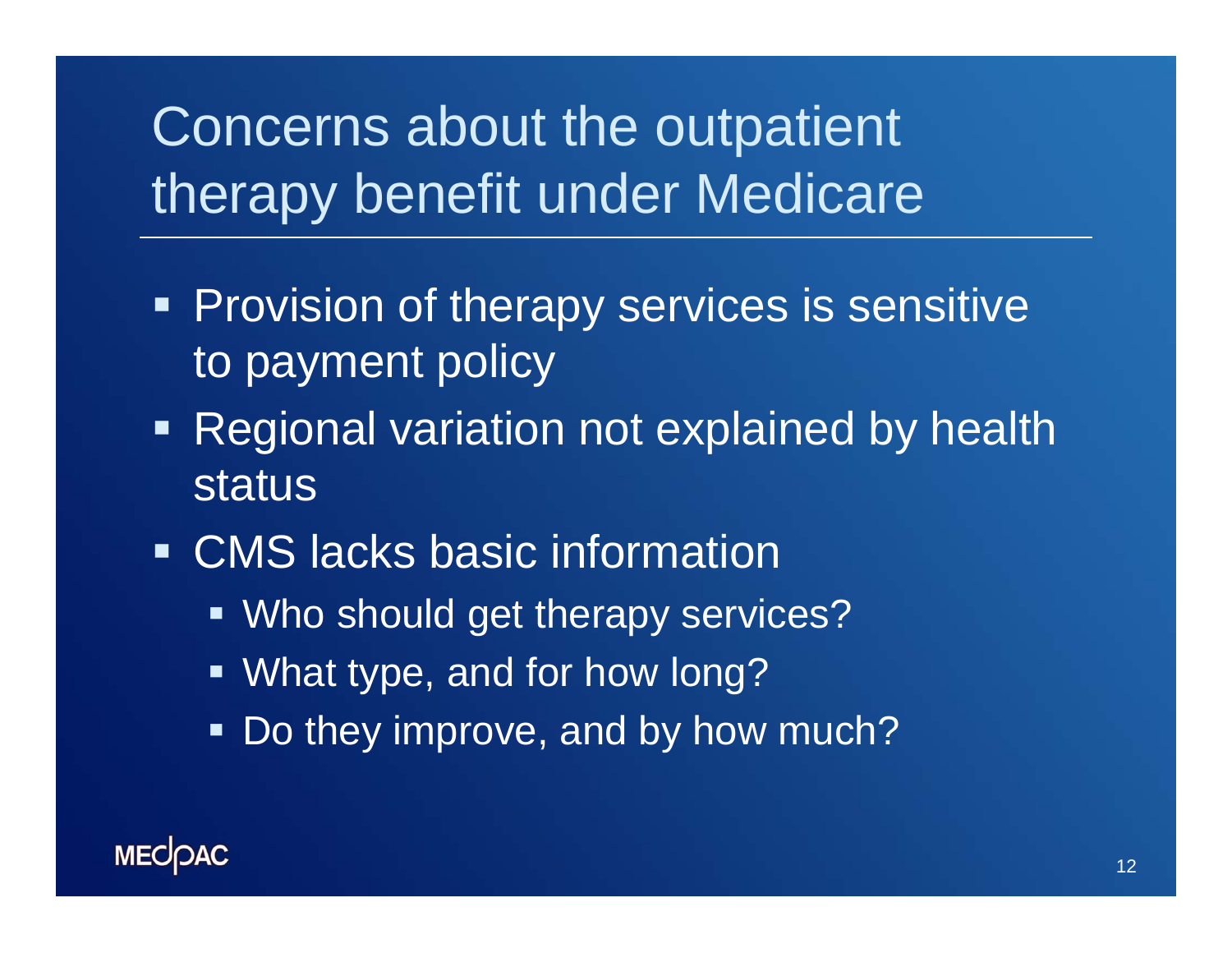#### Current process for manual medical reviews at \$3,700 threshold

#### CMS

- **EXPLEM** Accepts requests by mail or fax only
- **EXECONTER CONTERGO CONTER CONTERER** CONTERCTED **CONTER** receipt of requests
- **Providers** 
	- **Do not always include pertinent information** such as beneficiary names, NPI of providers, reason for request to exceed \$3,700 threshold